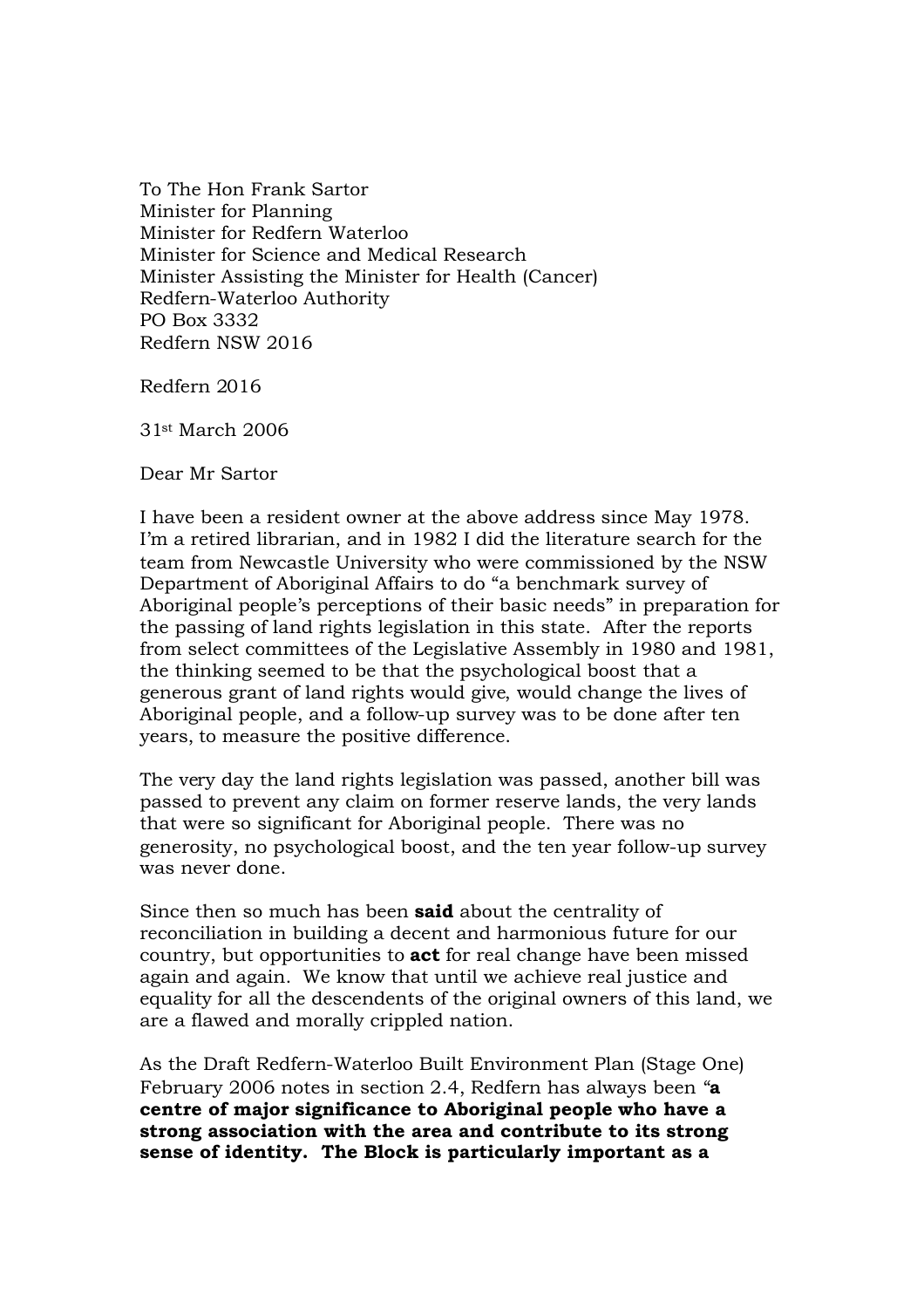## **meeting place for local Aboriginal people, as well as visitors from outside the area**."

It was the Whitlam government's actions in 1972 which made possible the acquisition of The Block, and set up the Aboriginal Housing Company. Keating's landmark Redfern Park statement in 1992 was a proud moment both for Aboriginal people and for all Australians who long for justice in this land. There is no need to remind you that both Whitlam and Keating were Labor men.

It seems unthinkable that your Labor government would want to undo those two important and immensely significant initiatives by making it impossible for the Pemulwuy Project to be built on the Aboriginal Housing Company land. Why would you want to break with a proud Labor tradition? Why would you not act for reconciliation, seize this opportunity to reverse the cycle of Aboriginal disadvantage, and let the Pemulwuy project proceed? It surely cannot be that you would act on a racial stereotyping prejudice that says because there have been problems in the past, caused by inadequate housing and employment opportunities, Aboriginal people cannot create a residential/ commercial/cultural precinct that can be a source of pride for **all** of us? What the draft plan calls the Eveleigh Street RWA Strategic Site, is in large part the land set aside for Aboriginal **housing** and your rezoning of it to prevent the building of the Pemulwuy project is not acceptable. If your developers think the presence of Aboriginal people is a hindrance to investment, they obviously do not want to be in Redfern. Let them take their development somewhere else!

As well as misjudging community attitudes towards the presence of our Indigenous brothers and sisters, you seem to have disregarded many other values supported in this community.

- 1. Your draft plan shows no attempt to solve the terrible traffic problems in our area, and increasing traffic by grossly inflating floor space ratios will only exacerbate the problem. The future role of Redfern Station as part of an integrated traffic and transport node is not dealt with, and transport across and within the area has not been addressed. These basic services must be in place before you increase the number of people who will need to use them, or even begin construction of the buildings they will use. You risk creating a nightmare for motorists, cyclists and pedestrians.
- 2. You speak of job creation, but the office towers you seek to have built, if they are ever occupied (when already there s so much vacant office space in the CBD), will not have jobs